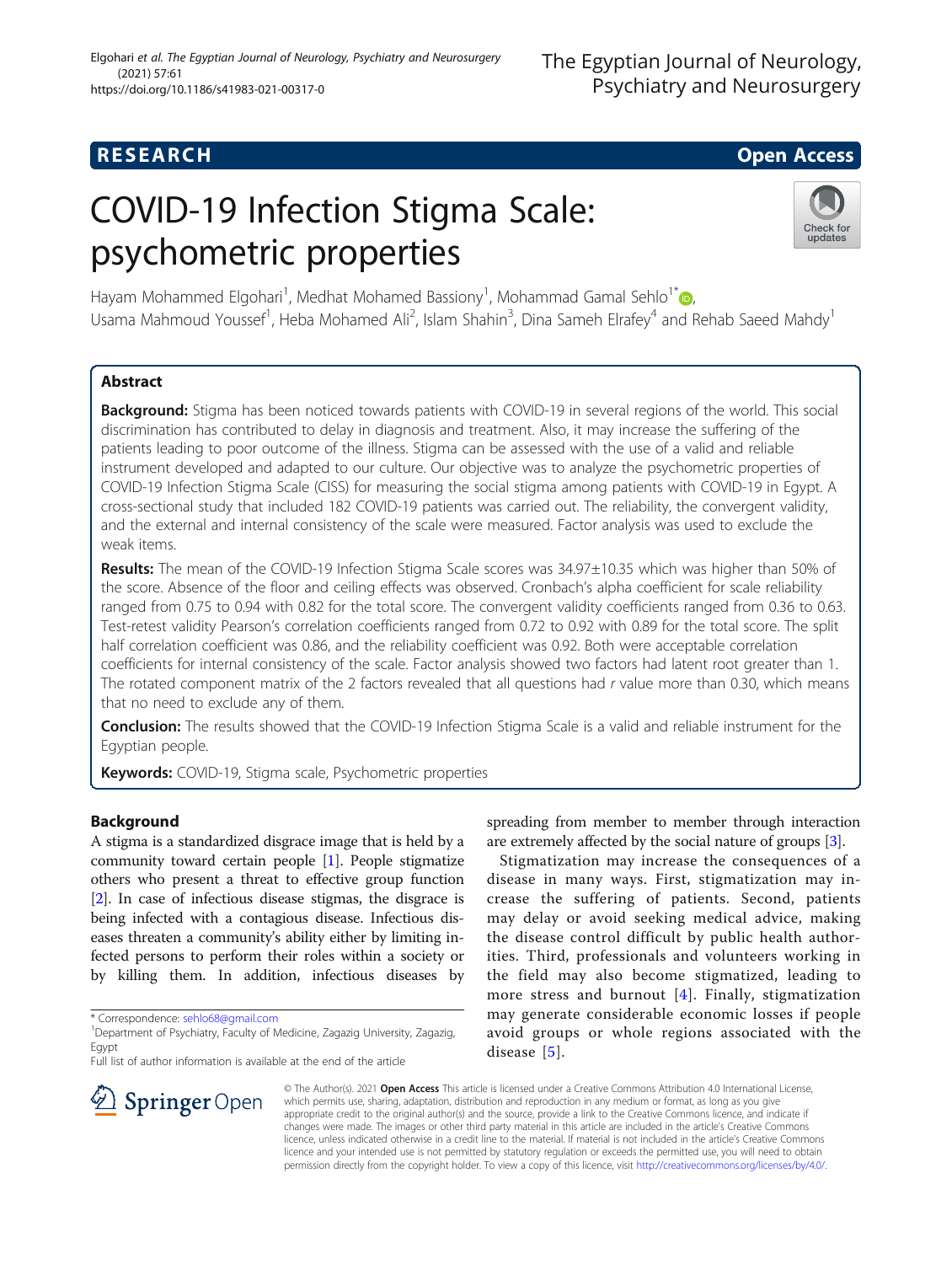The COVID-19 pandemic is first identified in Wuhan, China, and now spread worldwide. It is transmitted primarily by respiratory droplets and close contact. People became frightened and concerned because of lack of understanding and uncertainty [\[6,](#page-5-0) [7\]](#page-5-0). When the outbreak is caused by a new virus, rumors and false information rapidly spread. Stereotypes rapidly appear towards persons who have or may have the illness. In the USA and Europe, for example, Asian people have been treated with suspicion and blamed for COVID-19. Also, some people worry that individuals who have recently completed quarantine have COVID-19 and are contagious, even if there is no current evidence to suggest that case. Blaming the infected people in this manner is hurtful and dangerous, and it may lead to misplaced anger, hostility, or even suicide. It also creates hardships that obstruct the response to the pandemic  $[8]$  $[8]$ .

To our knowledge, there is no tool to asses COVID-19 stigma worldwide. The aim of this study was to test the validity and reliability of the predesigned scale for measuring stigma associated with the COVID-19 infection.

#### Methods

#### Study design and place of study

A cross-sectional study was carried out in a governorate in Egypt. In the governorate, COVID-19 patients' management was restricted to isolated governmental hospitals. The patients received the scale either through a paper form or through an electronic Google form sent to them especially in the re-test application.

#### Population and sample

The study sample included all positive COVID-19 cases diagnosed by polymerase chain reaction (PCR), which equal to 1399 cases from beginning of the pandemic till 15th June 2020. The sample size was calculated through the Epi-Info (Epidemiological information package) software version 6.1 [[9\]](#page-5-0), according to the following collected data: Total number of COVID-19 cases in the governorate was 1399. The frequency of social stigma among infectious diseases in a previous study was found to be 16.1% [\[10\]](#page-5-0). So, at a confidence interval of 95%, the estimated sample size was calculated to be 182 cases. The following inclusion criteria were applied to COVID-19 patients of both sexes, older than 18 years and willing to participate. Patients with psychiatric disorders, substance use disorders, delirium, or with respiratory distress were excluded from the study.

#### Development of the scale

To develop the COVID-19 Infection Stigma Scale, an extensive literature review was conducted to assess all general scales for stigma [\[11](#page-5-0)]. We considered the Stigma Scale for Chronic Illnesses 8-Item [[12\]](#page-5-0), the Reece Stigma Scale [[13\]](#page-5-0), and the Arabic Self–Stigma Scale [[14\]](#page-5-0). This is a self-report quantitative tool that specifically measures the stigma related to COVID-19 infection. The Arabic scale was designed and revised by the authors.

It consists of 14 questions related to feelings such as fear, guilt, and sorrow in coping with the disease, and attitude and self-feeling towards the infection and also anxiety and fear of the reaction of others.

The items were graded on a four-point Likert scale (1 to 4): never  $(1)$ , rarely  $(2)$ , usually  $(3)$ , and always  $(4)$ . The item scores from the questionnaire were summed, and the scores ranged respectively from 14 to 56 with 14 indicating no stigma and 56 indicating the highest level of stigma.

#### Pilot test

The pilot test was intended to collect data on the initial psychometric properties of the scale in Arabic version and permitted a simulation of the field study. The pilot test was applied on 10% of the sample size (18 patients); they were not included in the study population.

#### Statistical analysis

The data were collected between April 2020 and July 2020. Double-data entry was used to avoid possible transcription errors. The software adopted was the Statistical Package for the Social Sciences (SPSS), version 25.0 [\[15](#page-5-0)]. The presence of the floor and ceiling effects was verified, and forms with typical answers were excluded from the research when present (the answers are concentrated in the lowest or highest scale score) because they negatively affect the responsiveness of the instrument. The reliability of the scale was measured using Cronbach's alpha. The coefficients were estimated, considering results above 0.70 as acceptable  $[16]$  $[16]$ . To analyze the construct validity, the convergent validity of the scale was used, with the aim of verifying the correlations among items and total score [\[17](#page-5-0)]. The external consistency of the scale was analyzed by test-retest validity, the participants were asked to fill the scale two times with 2 weeks interval, and correlations between answers in the 1st and 2nd times were calculated [\[18](#page-5-0)]. Also, internal consistency of the scale was analyzed using split half reliability coefficient. Acceptable correlation coefficients for all mentioned methods should be more than 0.30 [[19](#page-5-0)]. Kaiser-Meyer-Olkin measure of sampling adequacy was used to confirm adequacy of sample size (value of more than 0.50 means adequate sample size). Bartlett's test of sphericity was used to confirm statistically significant relationship between items, and  $p$  value less than 0.05 is considered to be significant [[20\]](#page-5-0). Factor analysis was applied to exclude any weak items in the scale. The scree plot graph and extraction of the component factor were used to find the factors with latent root greater than the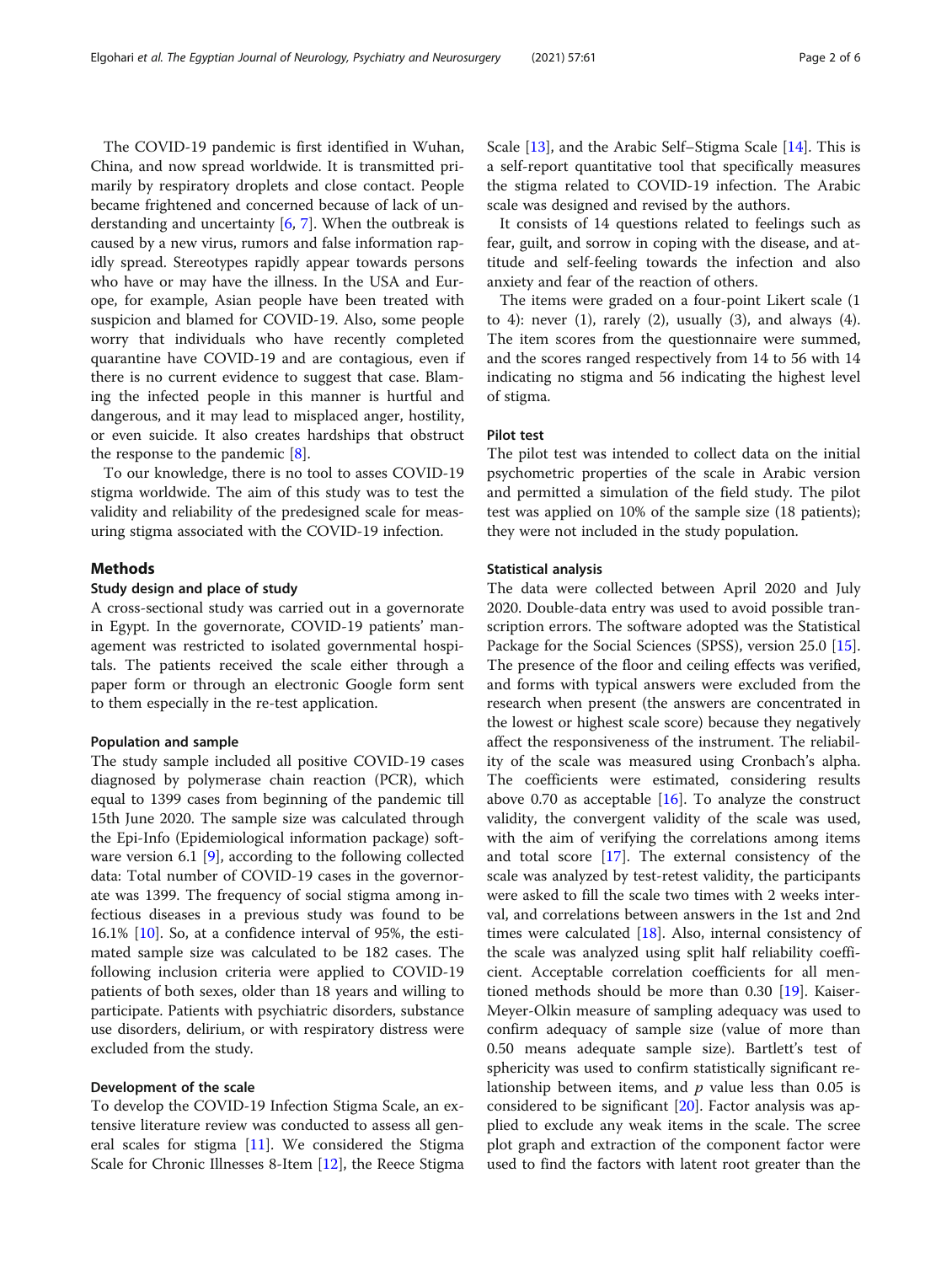correct one. Extraction method by principal component analysis and rotation method by Varimax with Kaiser normalization was used to find saturation of items in each factor. Items with saturation more than 0.30 was considered to be strong item [[21](#page-5-0)]. The 50% of the total score (28) was consider to be the cutoff value to discriminate between cases who had stigma and cases who had not, where cases who had > 28 are considered to have stigma.

#### Results

One hundred and eighty-two patients who were diagnosed with COVID-19 and confirmed with PCR test at hospitals of the governorate participated in the study. The patients' age ranged between 18 and 66 years, with a mean age of 38.73 (SD 11). Hundred and five (57.7%) of the patients were females, 26 (14.3%) were unemployed, and 68 (37.4%) were health care workers (HCWs). One out of three and one out of four has either a university degree or post-graduate education respectively. The majority of the studied cases were married (70.3%), and 102 patients (56%) were from rural areas, as shown in Table 1.

In Table 2, after excluding forms with typical answers (the answers were located in the lowest or highest scale score), the total patients' number became 166. The means, medians, standard deviations, minima, and maxima of the COVID-19 Infection Stigma Scale scores were calculated (34.97, 38, 10.35, 14, and 56 respectively). As observed, the mean scores were higher than 50%. As for the floor and ceiling effects, the absence of these effects in the dimensions was observed, that is, no answers higher than 15% were found at the top and bottom of the scale, which favors its responsiveness.

The reliability was analyzed and determined using Cronbach's alpha coefficient. The coefficients if excluded the item and the total alpha of the scale dimensions are displayed in Table [3.](#page-3-0) When testing the impact of removing each item on the total alpha coefficient of the scale dimensions, changes were observed, ranging from 0.75 (I am afraid that my family will stay away from me because of my infection) to 0.94 (I feel that it is a must to hide the news of my infection from others) and 0.82 for the total score. Cronbach's alpha was considered good because all items had alpha more than 0.70.

Regarding split half reliability coefficient of the scale, correlation coefficient was 0.86, and reliability coefficient was 0.92; both are considered acceptable correlation coefficients for internal consistency of the scale.

The construct validity was verified using the convergent validity of the scale; Pearson's correlation coefficients were used between the items and the total score of the scale. The convergent validity coefficients are displayed in Table [4](#page-3-0). It ranged from 0.36 (having corona

Table 1 Sociodemographic characteristics of the studied group

|                          | $(n=182)$      |      |
|--------------------------|----------------|------|
| Mean $\pm$ SD            | $38.73 \pm 11$ |      |
| Range                    | $18 - 66$      |      |
|                          | No.            | %    |
| Female                   | 105            | 57.7 |
| Male                     | 77             | 42.3 |
| Not working or housewife | 26             | 14.3 |
| Retired                  | $\overline{4}$ | 2.2  |
| Student                  | 15             | 8.2  |
| Skilled and worker       | 20             | 11   |
| Free business            | 9              | 4.9  |
| Employer                 | 13             | 7.1  |
| Specialist               | 27             | 14.8 |
| <b>HCWs</b>              | 68             | 37.4 |
| Read and write           | $\overline{7}$ | 3.8  |
| Middle                   | 29             | 15.9 |
| High                     | 37             | 20.3 |
| University               | 63             | 34.6 |
| Post-university          | 46             | 25.3 |
| Rural                    | 102            | 56   |
| Urban                    | 80             | 44   |
| Single                   | 40             | 22   |
| Married                  | 128            | 70.3 |
| Divorced                 | 5              | 2.7  |
| Widow                    | 9              | 4.9  |
|                          |                |      |

SD standard deviation

harms the reputation of my family) to 0.63 (I am afraid of being refused and not accepted by my co-workers). All the studied items obtained coefficients >0.30 which are acceptable correlation coefficients.

The external consistency of the scale was analyzed by test-retest validity. Pearson's correlation coefficients were used between the items in the 1st and 2nd time of patients' answers. The results are displayed in Table [4.](#page-3-0) It ranged from 0.72 (having corona harms the reputation of my family) to 0.92 (having corona makes me feel

Table 2 Measures of the scale and floor and ceiling effect of answers in the scales

| Variable    |                              | $(n=182)$         |      |
|-------------|------------------------------|-------------------|------|
| Total score | $Mean + SD$                  | $34.97 \pm 10.53$ |      |
|             | Median                       | 38                |      |
|             | Range                        | $14 - 56$         |      |
| Variable    |                              | No.               | $\%$ |
| Floor       | Answers in the minimum score | 6                 | 3.3  |
| Ceiling     | Answers in the maximum score | ζ                 | 17   |

SD standard deviation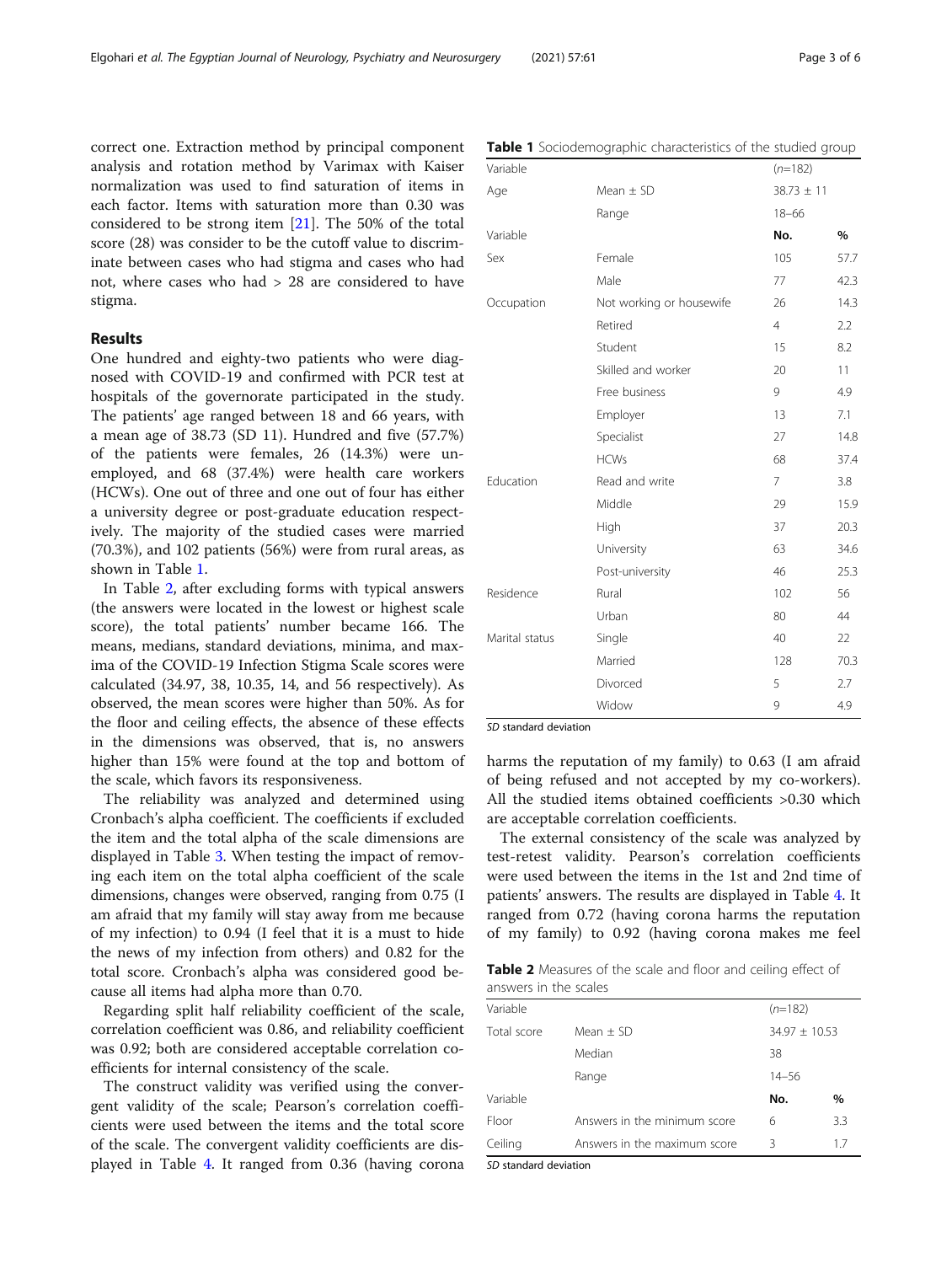<span id="page-3-0"></span>

| <b>Table 3</b> Alpha coefficients if excluding the item and total alpha of the dimensions |  |  |  |  |
|-------------------------------------------------------------------------------------------|--|--|--|--|
|                                                                                           |  |  |  |  |

| Variable                                                                                                | Cronbach's alpha |
|---------------------------------------------------------------------------------------------------------|------------------|
| 1. I feel shy and ashamed of my infection with coronavirus.                                             | 0.86             |
| 2. I am frustrated and disappointed because of my infection with coronavirus.                           | 0.85             |
| 3. I feel like an unwanted person.                                                                      | 0.88             |
| 4. I feel rejected by others because of my illness                                                      | 0.83             |
| 5. I feel that being infected with coronavirus is a punishment for something I did in the past.         | 0.77             |
| 6. Having corona makes me feel inferior and less than others.                                           | 0.92             |
| 7. Having corona harms the reputation of my family.                                                     | 0.80             |
| 8. I am afraid of being refused and not accepted by my co-workers.                                      | 0.90             |
| 9. I will be isolated and away from others to avoid being mistreated.                                   | 0.82             |
| 10. I am afraid that I will lose my work because of my infection.                                       | 0.91             |
| 11. I am afraid that my family will stay away from me because of my infection.                          | 0.75             |
| 12. I am afraid of being avoided by neighbors in the house because of my infection.                     | 0.82             |
| 13. I was late in seeking treatment for fear that someone would know that I had corona virus infection. | 0.85             |
| 14. I feel that it is a must to hide the news of my infection from others.                              | 0.94             |
| Total                                                                                                   | 0.82             |

inferior and less than others) and 0.89 for the total score. All the studied items obtained coefficients >0.30 which are acceptable correlation coefficients.

Adequate sample size was tested by using Kaiser-Meyer-Olkin measure of sampling adequacy which was 0.94. Also, Bartlett's test of sphericity was 0.98, and  $p$ value <0.001 indicate highly statistical significant relationship between items.

Table [5](#page-4-0) and the scree plot graph (Fig. [1](#page-4-0)) show the result of extraction of the component factor using the components principal on commonality transactions for the variable; we have arrived at two factors that had latent root greater than 1. The percentages of interpretation of variances from the total variance of each factor were reached, where the 1st factor has the potential root equal to 8.71 and explains 62.21% of the total variance.

Table 4 Pearson's correlation coefficients of each item of stigma scale with total score and between participant answers in the 1st and 2nd time

| Variable                                                                                        | r1   | P            | r2   | P            |
|-------------------------------------------------------------------------------------------------|------|--------------|------|--------------|
| 1. I feel shy and ashamed of my infection with coronavirus                                      | 0.47 | $< 0.001$ ** | 0.86 | $< 0.001$ ** |
| 2. I am frustrated and disappointed because of my infection in coronavirus.                     | 0.58 | $< 0.001$ ** | 0.89 | $< 0.001$ ** |
| 3. I feel like an unwanted person.                                                              | 0.40 | $0.004**$    | 0.80 | $< 0.001$ ** |
| 4. I feel rejected by others because of my illness                                              | 0.46 | $< 0.001*$   | 0.83 | $< 0.001**$  |
| 5. I feel that being infected with coronavirus is a punishment for something I did in the past. | 0.39 | $0.006*$     | 0.74 | $< 0.001$ ** |
| 6. Having corona makes me feel inferior and less than others.                                   | 0.50 | $< 0.001$ ** | 0.91 | $< 0.001$ ** |
| 7. Having corona harms the reputation of my family                                              | 0.36 | $0.01*$      | 0.72 | $< 0.001$ ** |
| 8. I am afraid of being refused and not accepted by my co-workers.                              | 0.63 | $< 0.001$ ** | 0.89 | $< 0.001**$  |
| 9. I will be isolated and away from others to avoid being mistreated                            | 0.52 | $< 0.001$ ** | 0.73 | $< 0.001$ ** |
| 10. I am afraid that I will lose my work because of my infection.                               | 0.47 | $< 0.001$ ** | 0.79 | $< 0.001$ ** |
| 11. I am afraid that my family will stay away from me because of my infection.                  | 0.49 | $< 0.001$ ** | 0.81 | $< 0.001$ ** |
| 12. I am afraid of being avoided by my neighbors in the house because of my infection.          | 0.52 | $< 0.001$ ** | 0.88 | $< 0.001$ ** |
| 13. I was late in seeking treatment for fear that someone would know that I had corona.         | 0.48 | $< 0.001$ ** | 0.85 | $< 0.001$ ** |
| 14. I feel that it is a must to hide the news of my infection from others.                      | 0.62 | $< 0.001$ ** | 0.92 | $< 0.001$ ** |
| Total                                                                                           |      |              | 0.89 | $< 0.001**$  |

r1 Pearson's correlation coefficient of each item of Stigma scale with total score, r2 Pearson's correlation coefficients between participant answers in the 1st and 2nd time

\*Significant (P<0.05), \*\*highly significant (P<0.001)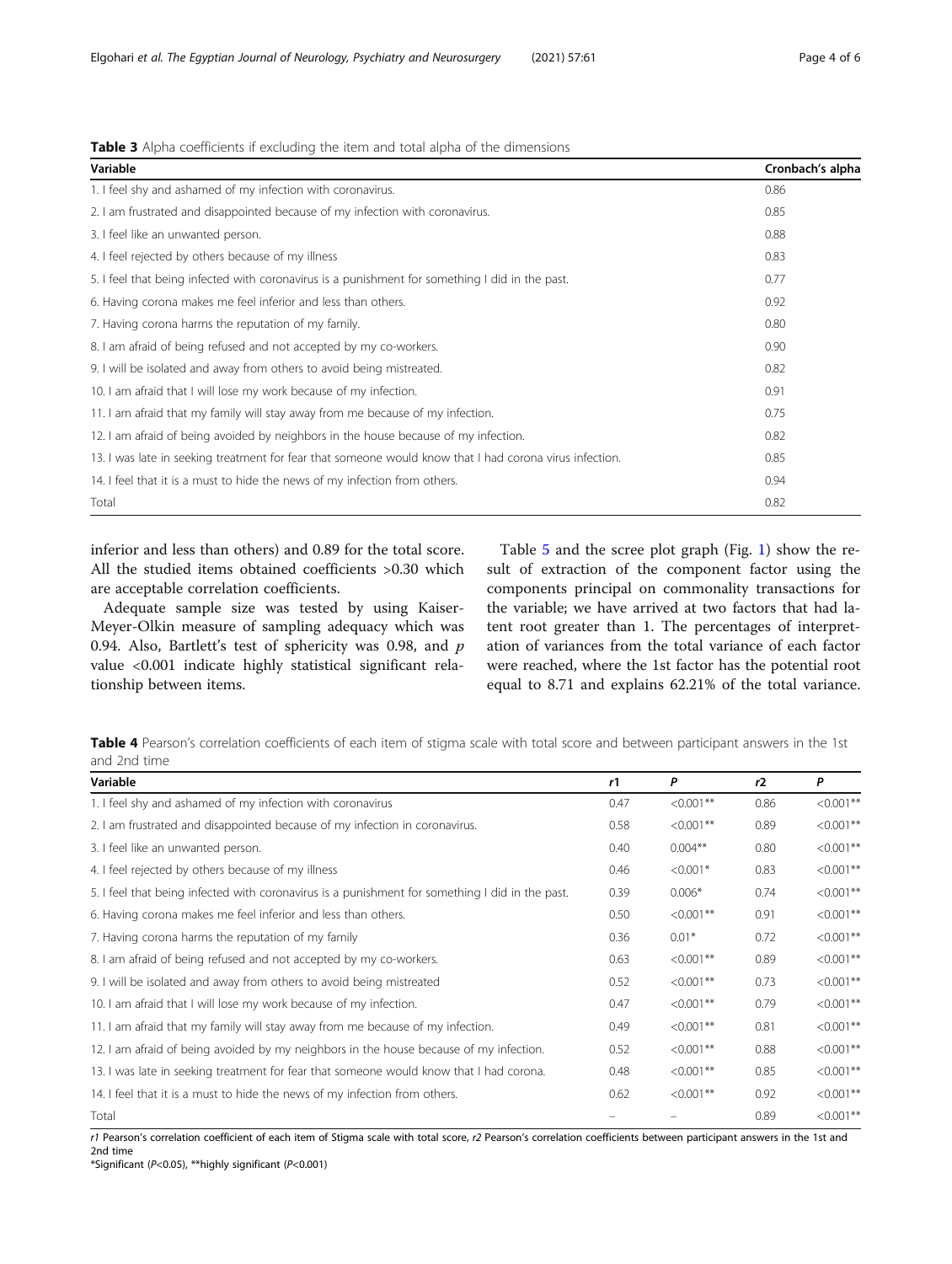<span id="page-4-0"></span>Elgohari et al. The Egyptian Journal of Neurology, Psychiatry and Neurosurgery (2021) 57:61 Page 5 of 6

| Table 5 Result of extraction of the component factor and |  |  |
|----------------------------------------------------------|--|--|
| rotated component matrix                                 |  |  |

| Variable            |               | Component |                         |  |
|---------------------|---------------|-----------|-------------------------|--|
|                     |               | 1         | $\overline{\mathbf{2}}$ |  |
| Initial eigenvalues | <b>Total</b>  | 8.710     | 1.126                   |  |
|                     | % of variance | 62.213    | 8.044                   |  |
|                     | Cumulative %  | 62.213    | 70.257                  |  |
| Question            | q1            | 0.399     | 0.785                   |  |
|                     | q2            | 0.537     | 0.661                   |  |
|                     | q3            | 0.645     | 0.524                   |  |
|                     | q4            | 0.796     | 0.352                   |  |
|                     | q5            | 0.445     | 0.610                   |  |
|                     | q6            | 0.592     | 0.532                   |  |
|                     | q7            | 0.816     | 0.360                   |  |
|                     | q8            | 0.313     | 0.791                   |  |
|                     | q9            | 0.749     | 0.265                   |  |
|                     | q10           | 0.241     | 0.791                   |  |
|                     | q11           | 0.454     | 0.568                   |  |
|                     | q12           | 0.855     | 0.317                   |  |
|                     | q13           | 0.249     | 0.824                   |  |
|                     | q14           | 0.809     | 0.310                   |  |

Extraction method: principal component analysis. Rotation method: Varimax with Kaiser normalization

On the other hand, the 2nd factor has the potential root equal to 1.13 and explains 70.26% of the total variance.

Table 5 showed the results of rotated component matrix on the 2 factors which revealed that the 1st factor explains 62.21% and included question numbers 3, 4, 6, 7, 9, 12, and 14, while the 2nd factor explains 70.26% and included questions 1, 2, 5, 8, 10, 11, and 13. All questions had r values more than 0.30 which means that there is no need to exclude any of them.

### Discussion

The objective of the study was to test the psychometric properties of the COVID-19 Infection Stigma Scale among an Egyptian sample of COVID-19 patients. It is a novel tool that aimed to assess and measure the COVID-19-related stigma. It will be of great benefit for further research, application in other cultures, and for decreasing the negative consequences of stigma on the patients. The scale is clear and concise and easy to be applied. The four-point Likert scale gave the chance for wide range of responses. It covers the internal aspect of stigmatization which represent the self-feeling (items from 1 to 6) and the external aspect that appears within the treatment of the others for example at work or at neighborhood (items 7 to 14). The scale was considered to be a very good tool for measuring stigma because of the absence of the floor and ceiling effects, very good reliability (Cronbach alpha range 0.75–0.94 and 0.82 for the total score), strong convergent validity  $(r \text{ range})$ 0.36–0.63), strong external consistency (test-retest  $r$